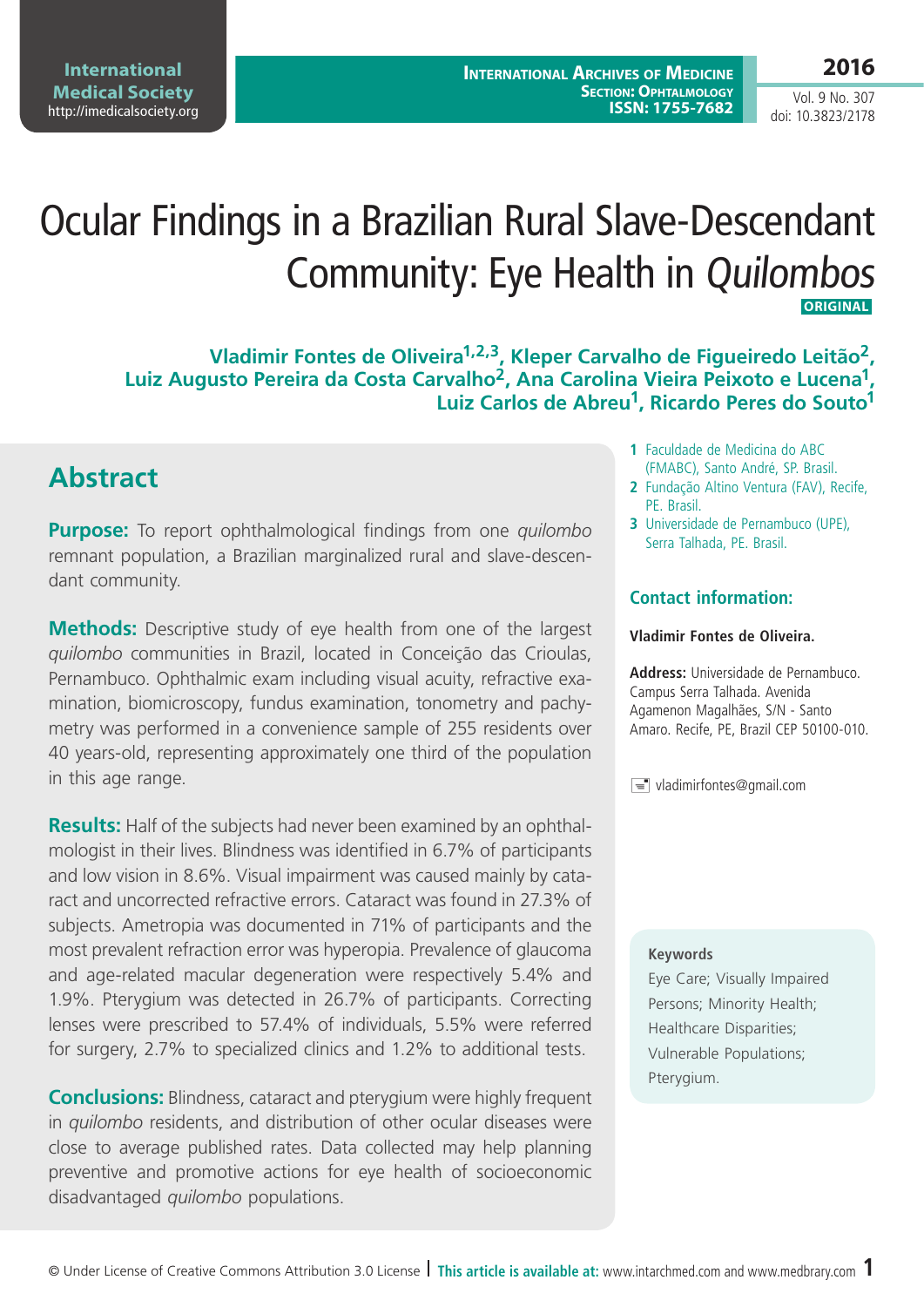**International Archives of Medicine Section: Ophtalmology ISSN: 1755-7682**

**2016** Vol. 9 No. 307

doi: 10.3823/2178

# **Introduction**

In 2010 there were in the world 285 million people visually impaired of which 39 million were blind. [1] In response to this challenging public health problem, World Health Organization (WHO) launched a global program for eye health. [2] Based on data revealing that most of the people affected by blindness or low vision belong to low income families in developing countries, one essential principle of the plan was to provide access for the poorest and one strategic action was the integration of eye care into the national health system. [2]

In Brazil, ophthalmologic attention is available to the population in the public health care system *Sistema Unico de Saude* (SUS). Some programs such as cataract surgery campaigns are overloaded [3] but primary eye care attention is poorly used [4]. Underutilization of free public primary eye care in the latter study was associated to education and economic status of users (among other reasons), raising the concern about vision health from minorities and vulnerable groups in the country.

A distinctive Brazilian marginalized group is constituted by slave descendent *quilombo* remnant communities. [5] Slavery was practiced in Brazil for almost four centuries, when millions of Africans were brought to the country. Before the abolition of slavery in 1888, fugitive slaves founded populations known as *quilombos*. For protection, the original settlements were established in isolated rural areas. Even today some degree of geographical, social and cultural isolation persists in *quilombo*-derived communities. Segregation has been reinforced by discrimination based on race and socioeconomic status, and resulted in various forms of inequity affecting *quilombolas*, people residing in *quilombo* remnant communities. Regarding access to general health care, the proportion of *quilombo* remnant residents using services offered by the public system is lower than general Brazilian population. [6]

Besides the inequity issue, eye health from *quilombolas* present additional interest for their par-

ticular genetic background. Studies of DNA polymorphisms in those populations show high degree of miscegenation and large contribution of African genes. [7] In ophthalmology, some diseases with stronger genetic factor as primary open angle glaucoma and hypertensive retinopathy are more prevalent in people of African ancestry [8-10] and therefore may have high prevalence in *quilombo* remnant residents. Nevertheless, apparently only one study describing ophthalmologic examination of *quilombolas* has been published so far. [11]

Eye health of socioeconomic disadvantaged groups have been studied in different contexts around the world. [12-17] Interestingly, there is no common simple pattern to describe vision conditions found in these different populations. Visual impairment, for instance, may be among highest rates in the world - as in rural villages from Myanmar [12] or close to the lower rates from middleincome countries - as in Rwanda [13] and Burundi [16]. Therefore, minorities and unprivileged populations should not be considered a homogeneous group and the comprehensive evaluation of each case may be a key step toward fulfilling the goals of universal eye care.

In order to provide information on eye health of an isolated and vulnerable group, this study aimed to describe ophthalmological findings in individuals living in one of the largest *quilombo* remnant community in Brazil.

### **Methods**

The population from *quilombo* remnant Conceição das Crioulas, belonging to the municipality of Salgueiro in the countryside of Northeastern Brazil **(Figure 1)**, was evaluated. Conceição das Crioulas (latitude 8o19´S, longitude 38o56´W, 445 m above sea level) is the largest *quilombo* remant area of Pernambuco State, with an estimated population of 4,000 inhabitants [18]. The study population is composed by a cohort of 255 individuals over 40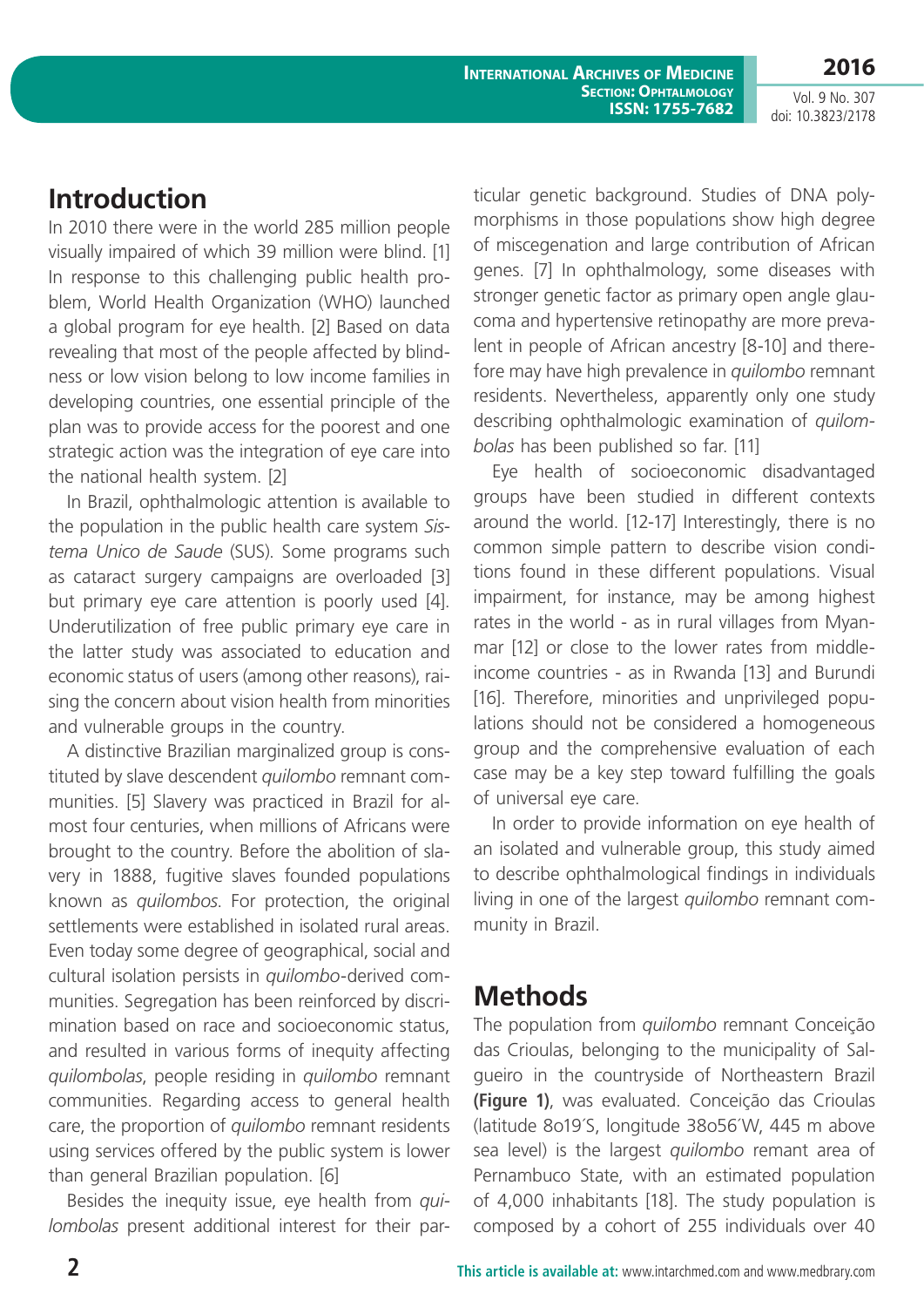**2016**

Vol. 9 No. 307 doi: 10.3823/2178



years, representing approximately one third of the community residents in this age range.

The study is compliant with the Declaration of Helsinki for Studies involving Humans. All patients signed a written informed consent form. The research proposal was reviewed and approved by the Ethics Committee in Human Research from Fundação Altino Ventura (FAV).

Subjects were initially evaluated regarding weight, height, waist circumference, blood pressure and blood glucose. The eye examination occurred in a mobile ophthalmic unit from FAV and was performed by ophthalmologists covering measurement of visual acuity, refractive examinations, biomicroscopy, fundus examination, tonometry and pachymetry.

Visual Acuity was measured for each eye with E Snellen adapted chart at 3 meters and results were classified according to WHO definition [19], considering blindness as presenting visual acuity < 20/400 (0.05) in the better eye and low vision as presenting visual acuity < 20/60 (0.33) but ≥ 20/400 (0.05) in the better eye.

Objective refraction exam was performed with retinoscope (Model 18335, Welch Allyn, USA) and subjective refraction with Greens refractor (Bausch & Lomb, USA). Myopia was defined as spherical equivalent (SE)  $\leq$  -0.5D, hyperopia as SE  $\geq$  +0.5D, and astigmatism  $\le$  -0.5 D (cylinder).

Slit lamp biomicroscopy was performed (SL-3, Topcon, Japan), followed by dilatation with 1 drop of tropicamide 1% applied three times with 5 min intervals. Participants were submitted to fundus examination utilizing the slit lamp microscope with a 78D Volk lens. Intraocular pressure (IOP) was assessed after instillation of a single drop of 0.5% proximetacayne and 1% fluorescein using a Goldmann applanation tonometer (AT900, Haag-Streit AG, Switzerland). Cup-to-disc ratio (CDR) was the ratio between the vertical diameter of the optic cup and optic disc measured through the center of the optic disc. Pachymetry analysis (5000, DGH, USA) was performed after instillation of 0.5% proximetacaine.

Glaucoma was evaluated in participants with evidences for optical neuropathy and low vision. Visual field exams were not performed because of local infrastructure deficiency as well as limiting time and human resources. Besides IOP measurement and CDR calculation, patients were submitted to water-drinking test (WDT). After obtaining a baseline IOP, subject drank one litre of water in 10 minutes and IOP was obtained three times at 15 minutes intervals. Subjects were classified as non-glaucomatous when IOP < 21 mmHg and typical changes of optic disc were absent and as glaucomatous when presented typical changes of optic disc or CDR  $\geq$  0,7 with irregular rim or asymmetry of cupping between eyes  $\geq$  0.2. Glaucoma suspects had  $CDR \geq 0.6$  or asymmetry of cupping between eyes  $\leq 0.2$  despite of suggestive lesions or IOP increase above 3 mmHg during WDT. Individuals with  $IOP > 21$  mmHg without typical changes of optic disc were considered ocular hypertensive.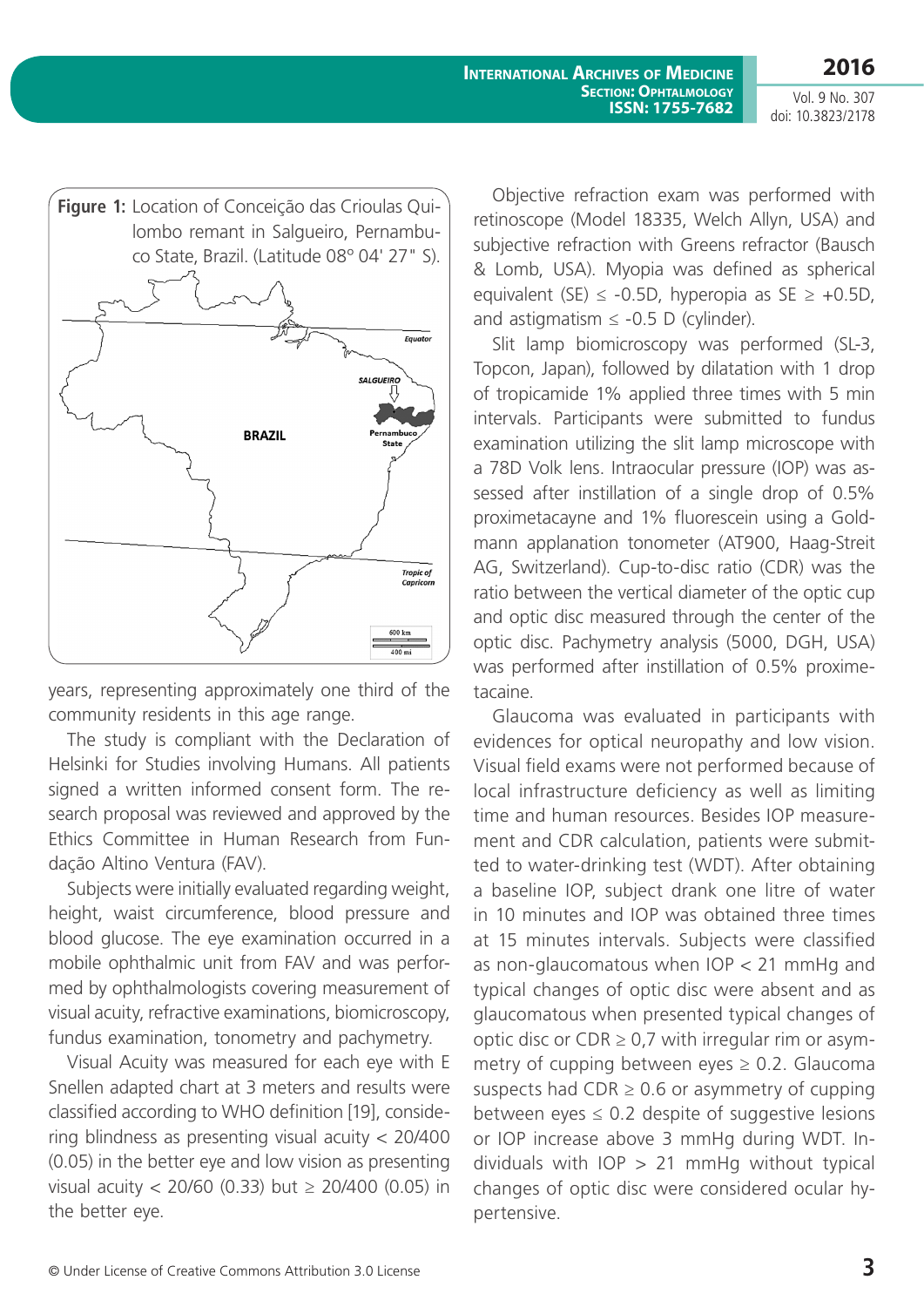**2016**

The quantitative variables were expressed as mean  $±$  standard deviation (SD), whereas the qualitative variables were expressed as frequencies.

### **Results**

From the total of 255 individuals evaluated in this study, the majority reported the race as black (63.9%) and most were females (59.2%). Regarding systemic diseases and related risk factors for ophthalmological conditions, 36.3% were hypertensive and 4.3% had diabetes mellitus **(Table 1)**.

**Table 1.** Characteristics of the evaluated subjects from Conceição das Crioulas, Brazil.

|                                              | N(%)             |                            |  |
|----------------------------------------------|------------------|----------------------------|--|
| Total                                        | 255 (100)        |                            |  |
| Sex                                          |                  |                            |  |
| Female                                       | 151 (59.2)       |                            |  |
| Male                                         | 104 (40.8)       |                            |  |
| Race/Ethnicity                               |                  |                            |  |
| <b>Black</b>                                 | 163 (63.9)       |                            |  |
| Mixed white-black (Mulatto)                  | 74 (29.0)        |                            |  |
| Indian                                       | 15(5.9)          |                            |  |
| White                                        | 3(1.2)           |                            |  |
| Tabagism                                     | 55 (20.7)        |                            |  |
| Hypertension                                 | 93 (36.3)        |                            |  |
| Diabetes mellitus                            | 11(4.3)          |                            |  |
| Chagas disease (American<br>trypanosomiasis) | 25(9.8)          |                            |  |
|                                              | Average ± SD*    | Minimum-<br><b>Maximum</b> |  |
| Age (years)                                  | $56.0 \pm 12.0$  | $40 - 92$                  |  |
| Weight (kg)                                  | $61.7 \pm 13.7$  | 36-161                     |  |
| Height (cm)                                  | $157 \pm 11.56$  | 62-187                     |  |
| Waist circumference (cm)                     | $83.7 \pm 10.18$ | 52-118                     |  |
| Capillary blood glucose<br>(mq/dl)           | $103.5 \pm 39.1$ | $51 - 400$                 |  |
| * SD: standard deviation.                    |                  |                            |  |

**Figure 2:** Most frequent causes of visual impairment (blindness and low vision) in a sample of residents from Conceição das Crioulas, Brazil. AMD: Age-Related Macular Disease; DR: Diabetic Retinopathy; PCO: Posterior Capsule Opacity.



One hundred twenty seven subjects (49.8%) had never been examined by an ophthalmologist in their lives. After eye examination, the average visual acuity was  $0.86 \pm 0.29$  in the right eye and  $0.84 \pm 0.31$ in the left eye. Seventeen subjects (6.7%) were diagnosed blind and low vision was found in 22 subjects (8.6%). The main causes for these 39 cases of visual impairment were uncorrected refractive errors and cataract **(Figure 2)**.

Refraction examination identified hyperopia being the most prevalent refractive error (43.1%) followed by astigmatism (21.6%) and myopia (6.7%). Presbyopia was observed in 211 (82.7%) subjects.

Outcomes from biomicroscopic analysis and fundus examination are presented in in **Table 2**. Cataract (27%) and pterygium (26.2%) were the most common conditions. Most significant findings in fundus evaluation were atrophy of the retinal pigment epithelium (5.1%), age-related macular degeneration (1.9%), diabetic retinopathy (1.2%), hypertensive retinopathy (0.8%) and chorioretinal scar (0.8%). The average cup-to-disc ratio was  $0.36 \pm$ 0.15 in the right eye and  $0.35 \pm 0.14$  in the left. In 12 eyes the fundus exam was not possible due to the opacity of the refractive media. The frequency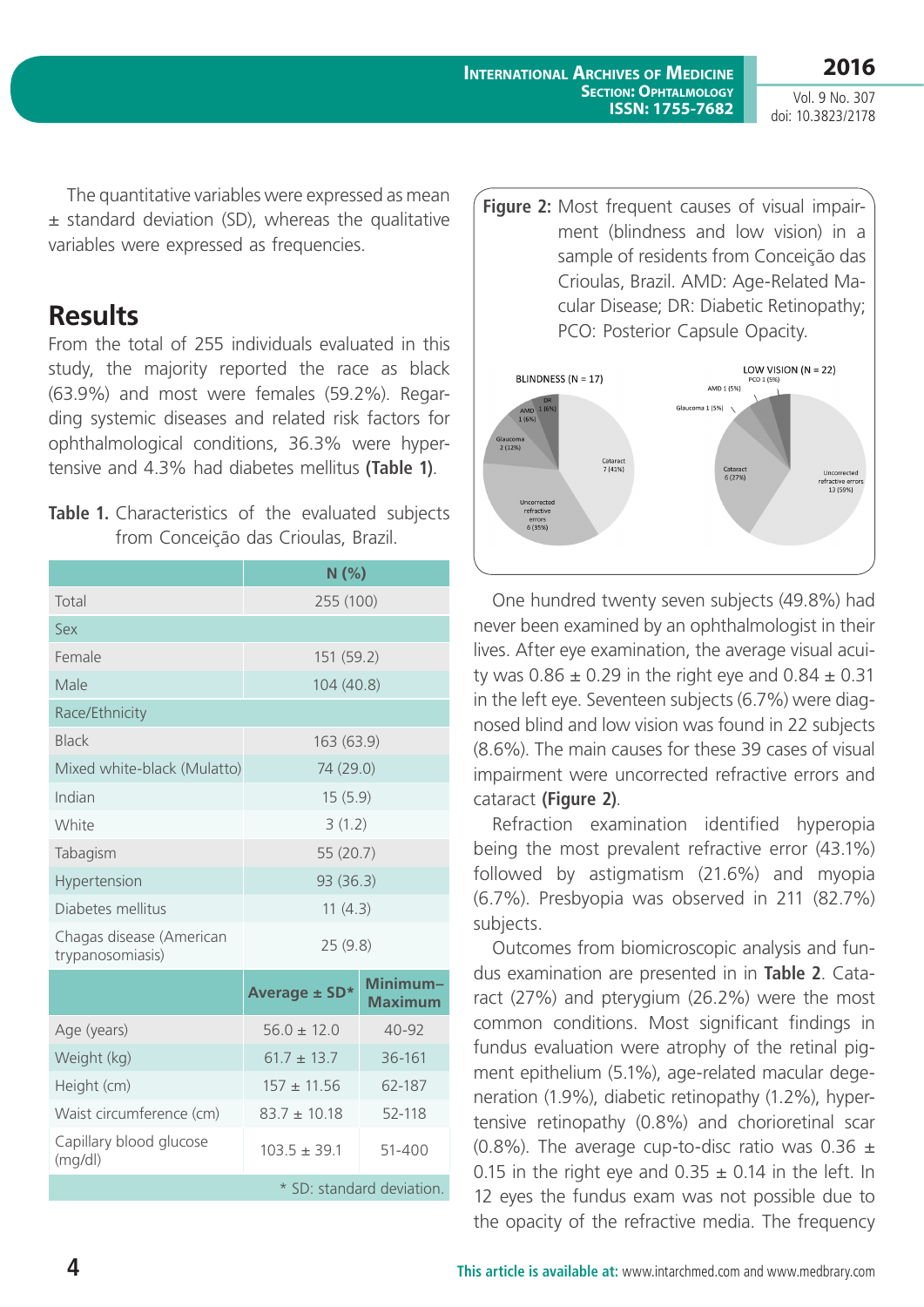**Table 2.** Frequencies of biomicroscopic and fundus findings in residents from Conceição das Crioulas, Brazil.

| <b>Number of cases</b>                                                                                                                                                                 | $n$ (%)   |
|----------------------------------------------------------------------------------------------------------------------------------------------------------------------------------------|-----------|
| <b>Biomicroscopic Findings</b>                                                                                                                                                         |           |
| Cataract                                                                                                                                                                               | 70 (27.3) |
| Pterigyum                                                                                                                                                                              | 67(26.2)  |
| Conjuntival melanosis                                                                                                                                                                  | 37(14.4)  |
| Halo senile                                                                                                                                                                            | 26 (10.1) |
| Pinguecula                                                                                                                                                                             | 20(7.8)   |
| Pseudophakia                                                                                                                                                                           | 9(3.5)    |
| Eyelid Papiloma, Leucoma (each)                                                                                                                                                        | 7(2.7)    |
| Posterior Capsule Opacity                                                                                                                                                              | 5(1.9)    |
| Shagreen, Conjunctival nevus (each)                                                                                                                                                    | 3(1.2)    |
| Keratitis, Hialitis asteroidis, Band keratopaty,<br>Bullous keratopathy, Ptosis, Rubeosis iridis,<br>Iris atrophy, Iron depositis, Vitreous syneresis,<br>Strabismus, Hordeolum (each) | 1(0.4)    |
| <b>Fundus Findings</b>                                                                                                                                                                 |           |
| Retinal pigment epithelium atrophy                                                                                                                                                     | 13(5.1)   |
| Age-Related Macular Degeneration                                                                                                                                                       | 5(1.9)    |
| Diabetic retinopathy                                                                                                                                                                   | 3(1.2)    |
| Hipertensive retinopathy, Chorioretinal scar,<br>Vitreous detachment (each)                                                                                                            | 2(0.8)    |
| Epiretinal membrane, Optic disc notch, Myelined<br>retinal fiber layer, Tigroid fundus, Nerve optic<br>atrophy, Pigmentary dispersion (each)                                           | 1(0.4)    |



distribution of the cup-to-disc ratio in studied eyes is shown in **Figure 3**.

The mean intraocular pressure (IOP) was  $14.3 \pm 1$ 3.3 mmHg for the right eye and  $14.2 \pm 3.5$  mmHg for the left. IOP was high  $(> 21 \text{ mmHg})$  for 14 subjects (5.5%). The mean central corneal thickness (CCT) was 527.6  $\pm$  32.6 µm in the right eye and  $529.9 \pm 33.6$  µm on the left. The minimum and the maximum values for CCT (both eyes) were 450 and 625 μm, respectively. Pachymetric analysis was not possible in two eyes.

Glaucoma was detected in 14 individuals (5.5%), half of the cases were simple chronic glaucoma and the other half were normal-pressure glaucoma. Fifteen patients were glaucoma suspects and six presented non-glaucomatous hypertensive eyes.

Regarding therapy and monitoring of subjects engaged in this study, correcting lenses were prescribed to 147 individuals (57.6%); 11 (4.3%) were referred for cataract surgery and three (1.2%) to pterygium surgery; three (1.2%) were referred to other procedures and specialized tests (YAG laser and optical coherence tomography); and seven (2.7%) were referred to specialized clinics. Two from thirteen individuals requiring cataract surgery refused treatment.

# **Discussion**

Official Brazilian statistics from 2015 notify 2,474 certified *quilombo* communities scattered over the country, most of them in the Northeastern region of the country, where Conceição das Crioulas is located. [20] Health concern with these neglected populations is rising, and several recent papers describe various clinical evaluations of *quilombolas*. [11, 21-23] In this study, we have found high prevalence of preventable and treatable eye diseases in *quilombolas*.

Despite the elevated average age of subjects studied (56 years), half of them have never had an eye examination in their lives. Similar absence of ophthalmological care were described recently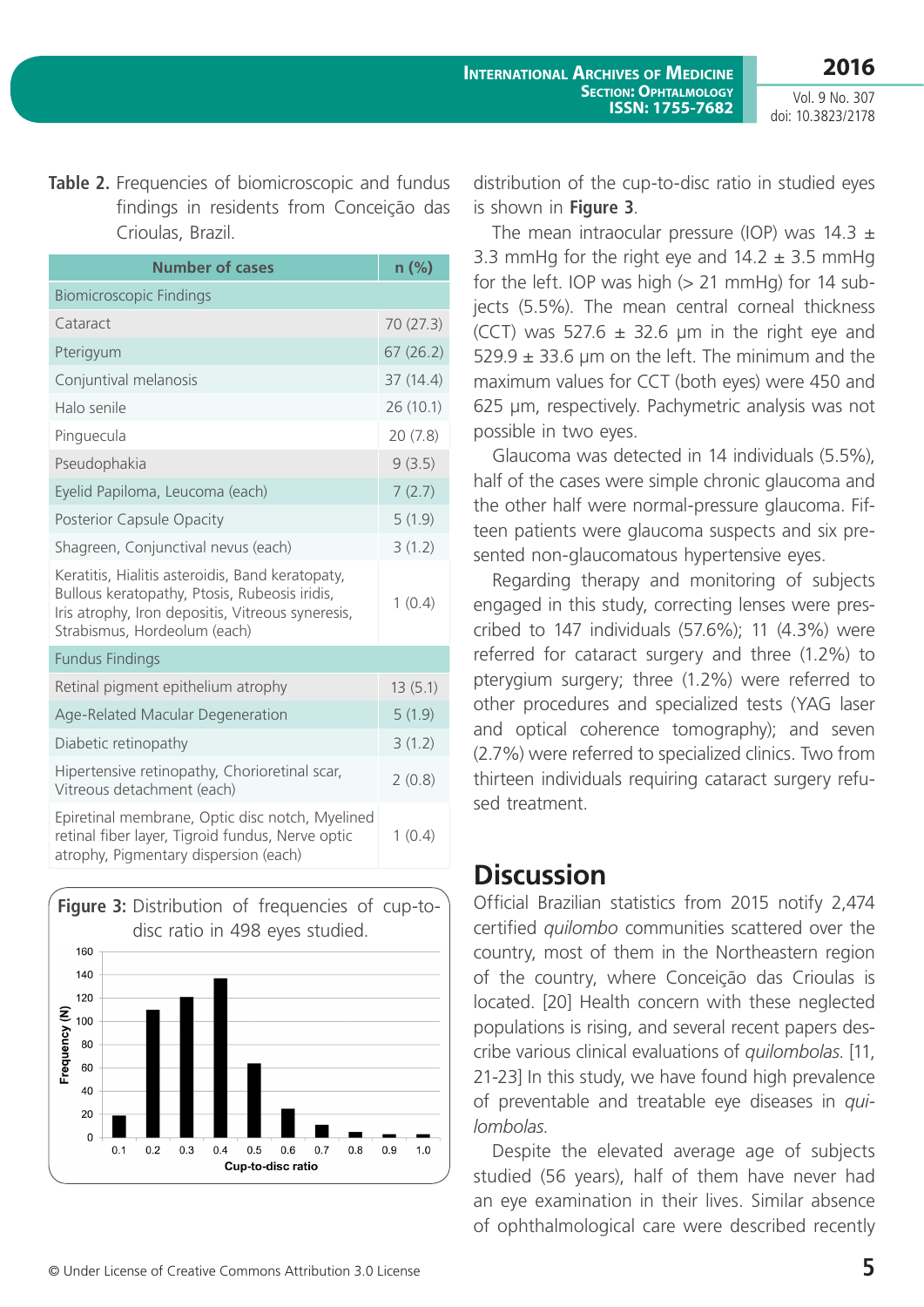**International Archives of Medicine Section: Ophtalmology ISSN: 1755-7682**

Vol. 9 No. 307 doi: 10.3823/2178

only in low income countries from South Asia and Africa [24], and particularly in very isolated locations or in critical conditions. [25, 26] When marginalized groups located in urban areas from developed countries are studied, access to eye care is substantially higher. [27] The majority of *quilombolas* evaluated by ophthalmologists (67%) needed some sort of ophthalmologic intervention, from prescription of refractive lenses to specialized clinic or surgery.

Prevalence of blind people among *quilombolas* was very elevated (6.7%), higher than the global and Latin American indexes (respectively 1.9% and 1.8%). [28] In Americas, the highest published rates were observed in rural areas from Peru (4.0%) and provinces from Guatemala (3.6%). [29] On the other hand, low vision (8.6%) was below average for the continent and the world (10.4%) [28] but higher than observed in urban areas from Brazil (5.2-6.3%). [29, 30] Discrepancies between the rates calculated in this study and literature data may be associated with differences in age range  $(≥40$ years for *quilombolas versus* ≥50 years for the most compatible published global/continental estimates). The very high prevalence of blindness among *quilombolas*, however, should be in part a consequence of: (1) insufficient care provided; (2) misinformation of the population; and (3) influence of African genetic background to some diseases causing vision impairment.

The high frequency of vision loss found in Conceição das Crioulas is not easily and directly comparable to other marginalized populations around the world. Considering studies published in the last 10 years, blindness prevalence in vulnerable groups vary from 1.1% in rural provinces from Burundi (Central Africa) to 8.1% in rural villages from Myanmar (South Asia). [12-17] Reasons for this wide variation may include sampling variations, age groups evaluated, availability of eye care services, genetic background of populations, and other specific environmental or regional causes.

Over 90% of visual impairment diagnosed in this population is consequence of avoidable conditions: cataract, uncorrected refractive errors, glaucoma and diabetic retinopathy **(Figure 2)**. The leading causes for blindness and low vision were cataract (respectively 41 and 27%) and refractive errors (35 and 59%). The proportion of vision impairment because of cataract were substantially higher than published global estimates (blindness: 33.4%; low vision: 18.4%) and for the tropical region of Latin America (23.9% and 13.9%) in a large and recent systematic review. [31] Considering data from the same study, the frequency of vision loss caused by cataract and refractive errors in Conceição das Crioulas was similar only to average rates observed in South Asia (India and neighbour countries), where cataract and refractive errors were responsible for 41.7% and 21.4% of blindness and for 36.0% and 65.4% of low vision. South Asia is an area of notable apprehension about eye health, as vision loss is three times higher than worldwide and adjacent Central Asia. [32] High prevalence of blindness and low vision associated to cataract in Conceição das Crioulas is not unexpected as *quilombolas* are not benefitting from cataract surgery programs that are responsible for its decline in most of the world [31, 33] as well as in urban centers in Brazil. [34] Surgery was offered for all subjects with cataract resulting in visual impairment, however two refused this treatment.

The distribution of refractive errors was different from the most recent data available for Brazilian population (São Paulo state). [35] Compared to published rates, there was more hyperopia and less astigmatism and myopia in residents from Conceição das Crioulas. Nevertheless, increased hyperopia and decreased myopia in *quilombolas* are consistent with the trends observed for similar age groups in the cross-sectional survey. From 182 residents identified with refractive errors, 147 were prescribed corrective lenses. Reasons for not receiving a prescription included: previous use of recently prescribed correc-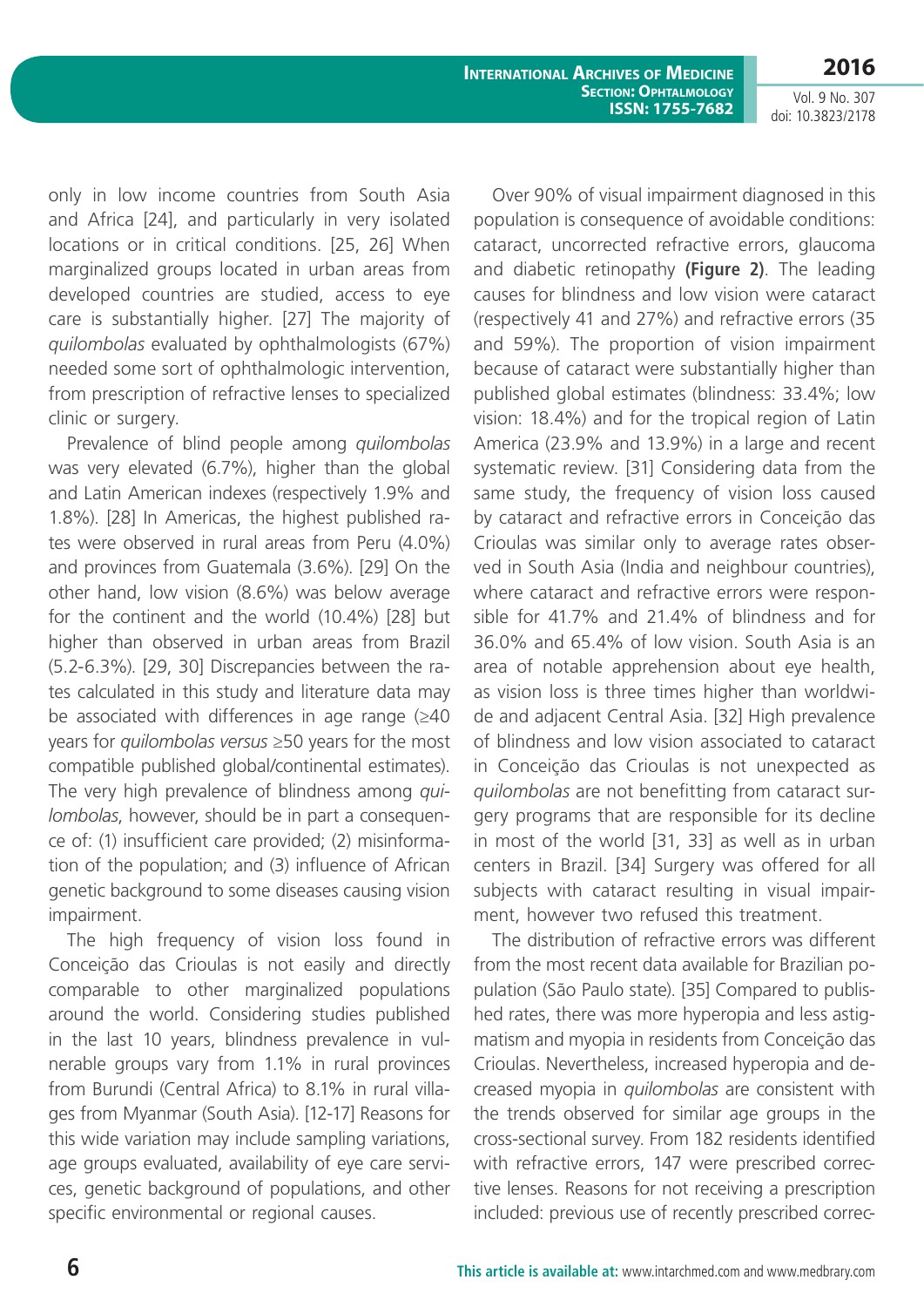tive glasses, patient declination and low to moderate ametropias.

Despite of the African ancestry there was no evidence for high hypertensive retinopathy in *quilombolas*. It was observed in only 0.8% of participants, below prevalence found in other studies.36 On the other hand, glaucoma was diagnosed in 5.4% of the studied population, higher than the calculated worldwide prevalence (3.54%) for 40-80 years old populations. [37] Other features of the eye that may indicate asymptomatic evolution of glaucoma (intraocular pressure, cup-to-disc ratio, central corneal thickness) were within normality range.

The age related macular degeneration in *quilombolas* (1.9%) was inferior to the global pooled rate (8.69%) recently estimated. [38] In the same metaanalysis, prevalence in populations with African ancestry was lower than populations with European ancestry and closer to observed in Conceição das Crioulas. There was a greater number of subjects (5.1%) presenting atrophy of the retinal pigment epithelium, as a possible early sign of the disease.

Pterygium was the second most common eye condition found in biomicroscopic analysis of *quilombolas*, after cataract **(Table 2)**. Prevalence of this connective tissue growth over cornea in this population (26.2%) was much higher than the worldwide rate (10.2%). [39] Very few published studies reported greater prevalence of pterygium: 33.01% in Doumen County, China [40]; 30.8% in Kumejima Island, Japan [41]; and 36.6% in Arawak and Tukano indian communities from Amazon forest [42]. Rural environment, low geographical latitude of Conceição das Crioulas and preponderance of black ethnicity among *quilombolas* may contribute to the high prevalence. [39, 43] Other probable contributing factors to numerous cases of pterygium, not evaluated in this study, are: outdoor work, few years of education, low use of protection to UV exposure (hat, sunglasses or prescription glasses). Three *quilombolas* were referred to pterygium surgery.

This study was conducted as an opportunity to describe the eye health from the isolated population of Conceição das Crioulas during a primary care initiative and therefore has some limitations. Participants were not selected following best practices for sampling, all residents seeking eye care who agreed to participate were included. Sophisticated exams were not available because of deficiencies in local infrastructure and limiting time and human resources. On the other hand, subjects with eye conditions were treated or referred to specialized services.

Characterization of health conditions from marginalized groups is very important for understanding their actual necessities. In this study, eye health from a very specific vulnerable population, Brazilian slave-descendant *quilombo* remnant community, was evaluated. Blindness, cataract and pterygium were highly frequent. Data collected may help planning preventive and promotive actions for eye health of socioeconomic disadvantaged *quilombo* populations.

### **Financial support**

None.

#### **Conflicts of interest**

None of the authors have any proprietary interests or conflicts of interest related to this submission.

The authors declare that this manuscript has not been published nor submitted simultaneously for publication elsewhere.

### **References**

- **1.** Pascolini D, Mariotti SP. Global estimates of visual impairment: 2010. *Br J Ophthalmol* 2012; 96(5):614-618
- **2.** Ellison EW. Universal eye health: increasing access for the poorest. *Community Eye Health* 2013; 26(83):s3
- **3.** Kara-Júnior N, Dellapi Jr R, Espíndola RF. Difficulties in access to treatment for patients undergoing cataract surgery in public and private health systems. *Arq Bras Oftalmol* 2011; 74(5):323-5
- **4.** Castagno VD, Fassa AG, da Silva MC, Carret ML. Shortage of ocular health care in the public system: a population-based study. *Cad Saude Publica* 2009; 25(10):2260-72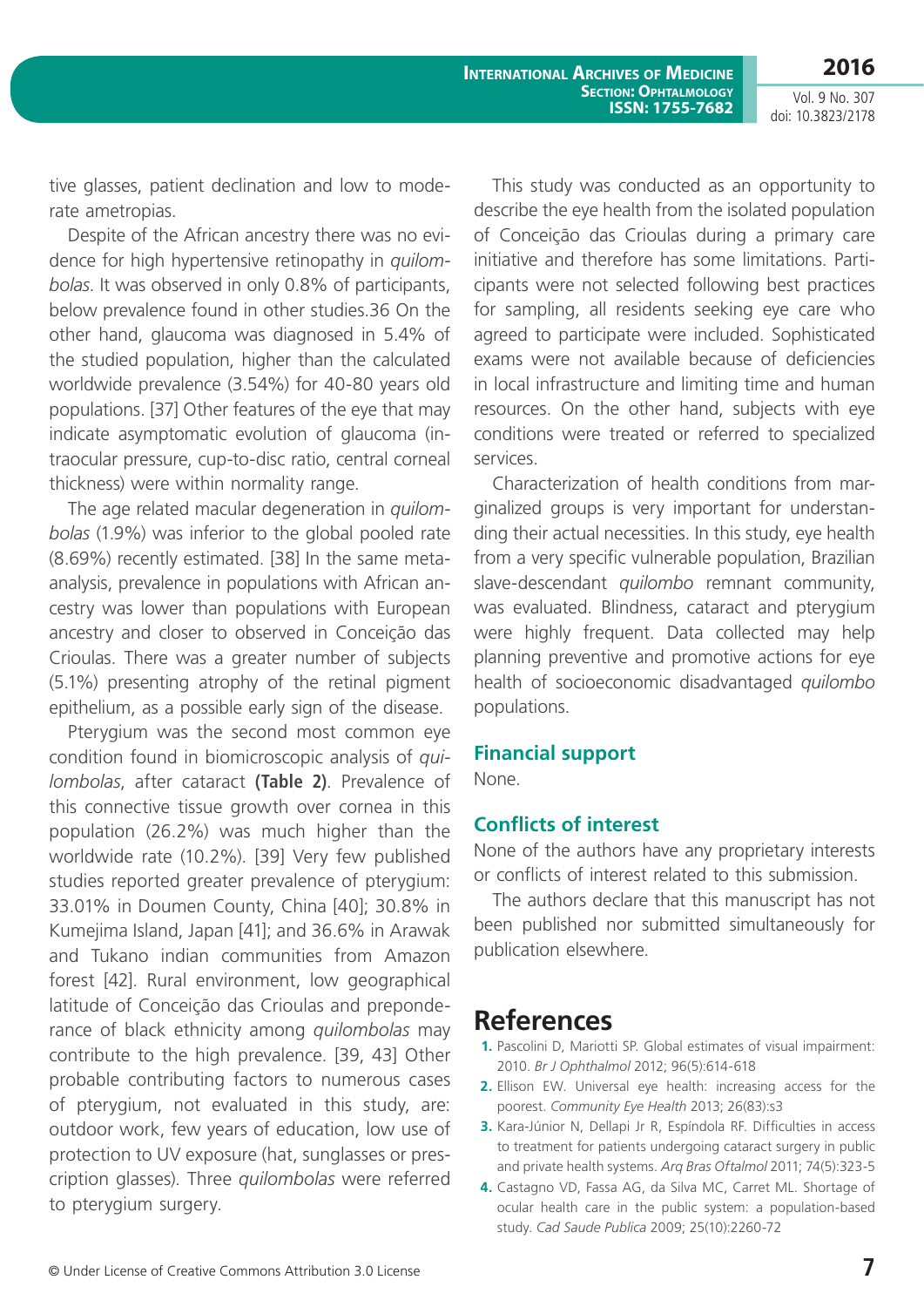- **5.** Araujo AL. African heritage and memories of slavery in Brazil and the South Atlantic world. Amherst, NY: Cambria Press, 2015
- **6.** Gomes KO, Reis EA, Guimarães MD, Cherchiglia ML. Use of health services by quilombo communities in southwest Bahia State, Brazil. *Cad Saude Publica* 2013; 29(9):1829-1842
- **7.** Kimura L, Ribeiro-Rodrigues EM, De Mello Auricchio MT, Vicente JP, Batista Santos SE, Mingroni-Netto RC. Genomic ancestry of rural African-derived populations from Southeastern Brazil. *Am J Hum Biol* 2013; 25(1):35-41.
- **8.** Tielsch JM, Sommer A, Katz J, Royall RM, Quigley HA, Javitt J. Racial variations in the prevalence of primary open-angle glaucoma. The Baltimore Eye Survey. *JAMA* 1991; 266(3):369- 374
- **9.** Hyman L, Wu SY, Connell AM, Schachat A, Nemesure B, Hennis A, Leske MC. Prevalence and causes of visual impairment in The Barbados Eye Study. *Ophthalmology* 2001; 108(10):1751-6.
- **10.** Wong TY, Klein R, Duncan BB, Nieto FJ, Klein BE, Couper DJ, Hubbard LD, Sharrett AR. Racial differences in the prevalence of hypertensive retinopathy. *Hypertension* 2003; 41(5):1086-1091
- **11.** Couto Jr AS, Oliveira DA, Cardoso IAG, Amaral JM, Medrado MO, Gobetti TC, Rios AG, Calafiori IGDF, Queiroz PPP, Amorim SPV, Marques ARC, Portes AJF Prevalence of refractive errors and eye diseases in quilombo São José da Serra – Valença – RJ. *Rev Bras Oftalmol* 2013; 72(6):400-5
- **12.** Casson RJ, Newland HS, Muecke J, McGovern S, Durkin S, Sullivan T, Oo TZ, Aung TH, Shein WK, Selva D, Aung T. Prevalence and causes of visual impairment in rural myanmar: the Meiktila Eye Study. *Ophthalmology* 2007; 114(12):2302-8
- **13.** Mathenge W, Nkurikiye J, Limburg H, Kuper H. Rapid assessment of avoidable blindness in Western Rwanda: blindness in a postconflict setting. *PLoS Med* 2007; 4(7):e217.
- **14.** Hollands H, Brox AC, Chang A, Adilman S, Chakraborti B, Kliever G, Maberley DA. Correctable visual impairment and its impact on quality of life in a marginalized Canadian neighbourhood. *Can J Ophthalmol* 2009; 44(1):42-8.
- **15.** Marmamula S, Madala SR, Rao GN. Rapid assessment of visual impairment (RAVI) in marine fishing communities in South India - study protocol and main findings. *BMC Ophthalmol* 2011; 11:26
- **16.** Kandeke L, Mathenge W, Giramahoro C, Undendere FP, Ruhagaze P, Habiyakare C, Courtright P, Lewallen S. Rapid assessment of avoidable blindness in two northern provinces of Burundi without eye services. *Ophthalmic Epidemiol* 2012; 19(4):211-5.
- **17.** Singh N, Eeda SS, Gudapati BK, Reddy S, Kanade P, Shantha GP, Rani PK, Chakrabarti S, Khanna RC. Prevalence and causes of blindness and visual impairment and their associated risk factors, in three tribal areas of Andhra Pradesh, India. *PLoS One* 2014; 9(7):e100644
- **18.** Prefeitura Municipal de Salgueiro. Conceição das Crioulas 2º Distrito (Internet). Available from: [http://www.salgueiro.pe.gov.](http://www.salgueiro.pe.gov.br/munic_distritos.htm) [br/munic\\_distritos.htm](http://www.salgueiro.pe.gov.br/munic_distritos.htm) [last accessed 19 jul 2016]
- **19.** Dandona L, Dandona R. Revision of visual impairment definitions in the International Statistical Classification of Diseases. *BMC Med* 2006; 4:7.
- **20.** Fundação Palmares. Comunidades Quilombolas (Internet). Available from: [http://www.palmares.gov.br/?page\\_id=88](http://www.palmares.gov.br/?page_id=88) [last accessed 19 jul 2016]
- **21.** Barroso SM, Melo AP, Guimarães MD. Factors associated with depression: sex differences between residents of Quilombo communities. *Rev Bras Epidemiol* 2015; 18(2):503-514.
- **22.** Santos LR, Assunção AÁ, Lima Ede P. Back pain in adults living in quilombola territories of Bahia, Northeastern Brazil. *Rev Saude Publica* 2014; 48(5):750-757
- **23.** Bezerra VM, Medeiros DS, Gomes Kde O, Souzas R, Giatti L, Steffens AP, Kochergin CN, Souza CL, Moura CS, Soares DA, Santos LR, Cardoso LG, Oliveira MV, Martins PC, Neves OS, Guimarães MD. Health survey in Quilombola communities (descendants of Afro-Brazilian slaves who escaped from slave plantations that existed in Brazil until abolition in 1888) in Vitória da Conquista in the state of Bahia (COMQUISTA Project), Brazil: methodological aspects and descriptive analysis. *Cien Saude Colet* 2014; 19(6):1835-47.
- **24.** Vela C, Samson E, Zunzunegui MV, Haddad S, Aubin MJ, Freeman EE. Eye care utilization by older adults in low, middle, and high income countries. *BMC Ophthalmol* 2012; 12:5
- **25.** Lee L, Ramke J, Blignault I, Casson RJ. Changing barriers to use of eye care services in Timor-Leste: 2005 to 2010. *Ophthalmic Epidemiol* 2013; 20(1):45-51
- **26.** Ahmad K, Zwi AB, Tarantola DJ, Azam SI. Eye Care Service Use and Its Determinants in Marginalized Communities in Pakistan: The Karachi Marine Fishing Communities Eye and General Health Survey. *Ophthalmic Epidemiol* 2015; 22(6):370-9
- **27.** Baker RS, Bazargan M, Bazargan-Hejazi S, Calderón JL. Access to vision care in an urban low-income multiethnic population. *Ophthalmic Epidemiol* 2005; 12(1):1-12.
- **28.** Leasher JL, Lansingh V, Flaxman SR, Jonas JB, Keeffe J, Naidoo K, Pesudovs K, Price H, Silva JC, White RA, Wong TY, Resnikoff S, Taylor HR, Bourne RR; Vision Loss Expert Group of the Global Burden of Disease Study. Prevalence and causes of vision loss in Latin America and the Caribbean: 1990-2010. *Br J Ophthalmol* 2014; 98(5):619-28.
- **29.** Limburg H, Barria von-Bischhoffshausen F, Gomez P, Silva JC, Foster A. Review of recent surveys on blindness and visual impairment in Latin America. *Br J Ophthalmol* 2008; 92(3):315- 319